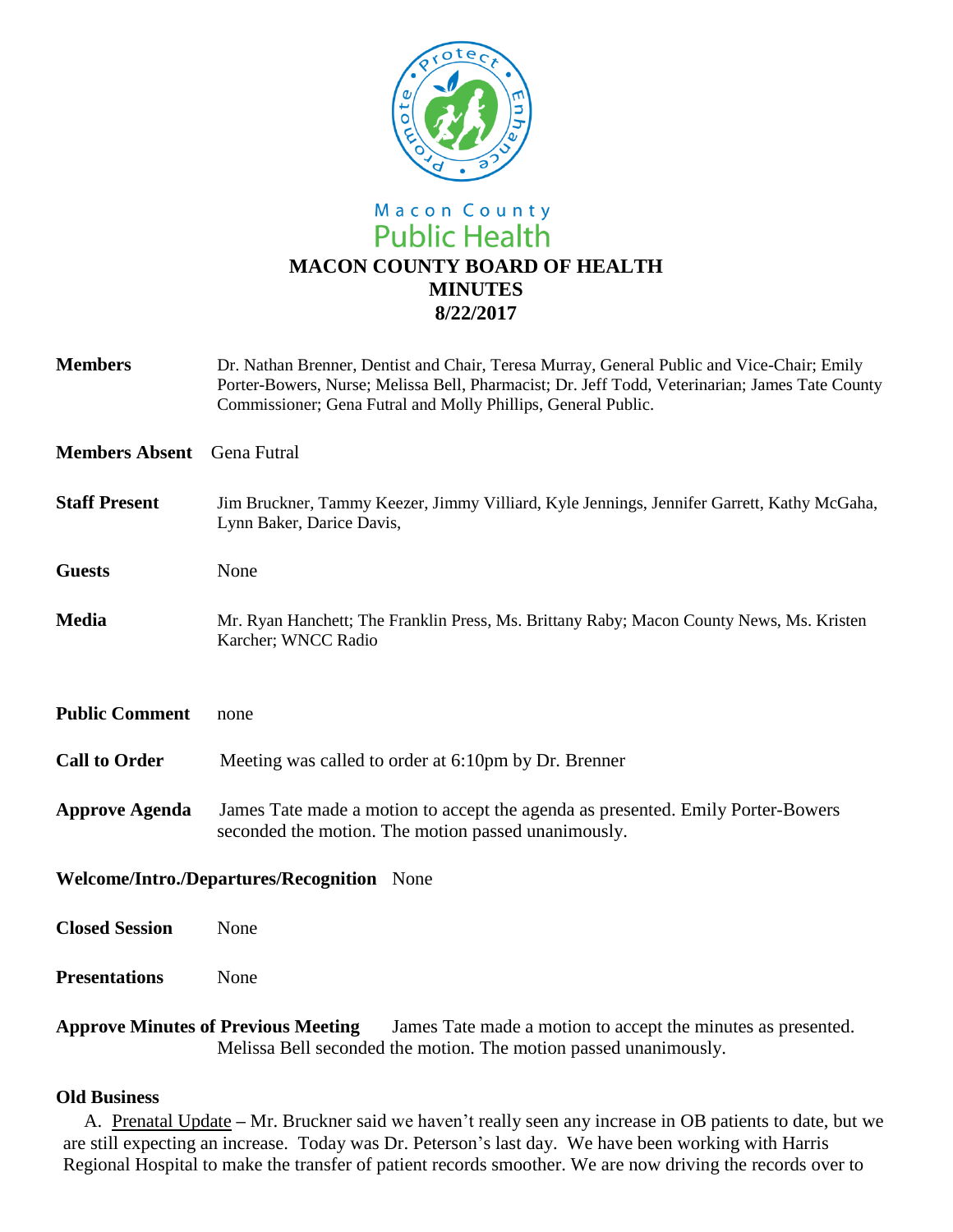Harris Hospital on Friday afternoons due to all of the electronic/faxing difficulties. We have a contract in place for an OB provider with Dr. Farrow from Highlands. She will begin seeing patients next week. Mr. Bruckner reminded everyone of a grant that was discussed in last month's BOH meeting. He said we took a cut of \$10,000 from the state and now the state has opened up an RFA grant that we have applied for to help fill the gap. We are waiting to hear if we will receive any funding from the grant. Tonight we are asking for board approval to accept the grant funds if we receive them. Melissa Bell made motion to accept grant funds if received. Molly Phillips seconded the motion. The motion passed unanimously.

#### **New Business**

A. Accreditation Process Review Ms. McGaha said that the final evidence for accreditation was submitted on July  $7<sup>th</sup>$ . We have 147 activities and 1,416 files. Our site visit is scheduled for September 12-13. She explained that we have created a list of potential questions for staff and BOH members that may be interviewed. The accreditation committee will conduct facility tours of the molar roller, adult dental, animal services and the health department. We have a staff training day on August  $30<sup>th</sup>$  to allow time to review questions and tidy up workspaces. Ms. McGaha gave some examples of evidence documents that are submitted for accreditation and how it relates to the BOH. Minutes, notification in the paper, health reports, communicable disease reports, and well reports are a few examples of the items we submit for accreditation. The accreditation committee will come with questions based on what we have submitted. They will review personnel records and other items during the site visit as well.

B. Flu Plan **–** Ms. Garrett said that we have several places lined up to do flu clinics this year. We have a community venue in Highlands and Franklin. We will not be giving the intranasal flu again this year due to efficacy issues. We will have plenty of the quadravalent and high dose trivalent. The cost is \$30 for quad and \$45 for high dose. BOH members can get a free flu shot next month before BOH. Dr. Brenner asked when the flu clinic will begin. Ms. Garrett said we don't have an exact date yet, but it will be towards the end of September.

C. SFY 12/13 Medicaid Cost Settlement Here is an update on the State Fiscal Year (SFY) 12/13 Medicaid Cost Settlement. To make a long story short, the annual Medicaid Cost Settlement process has been contested since SF's 11 and 12 when North Carolina Division of Medical Assistance (DMA) changed the method (denominator/statistic) for determining costs from an encounter based method to using the actual cost for provision of services.

After a protracted debate between the NC Association of Local Health Directors, NC Division of Public Health, and NC DMA the issues has now been clarified for us by a recent ruling in a law suit filed in 2016 by Cabarrus County Health Alliance (Public Health Hospital Authority) - Cabarrus County Health Alliance vs. NC DMA.

NC DMA prevailed in the case and will now settle, retroactively, all local health department cost settlements beginning with the FY13 settlements.

Recently, I received notice from DMA and along with Departments finance staff reviewed the notification of the final Macon County Health Department Medicaid Cost Settlement for FY13. Macon County Health Department, like most health departments in North Carolina, is in a payback situation for FY13.

The total of the original FY13 cost settlement for Macon County Health Department was \$449,920 and the newly revised total after DMA completed its desk audit is now \$436,483; creating a payback of \$13,437.

I had two options: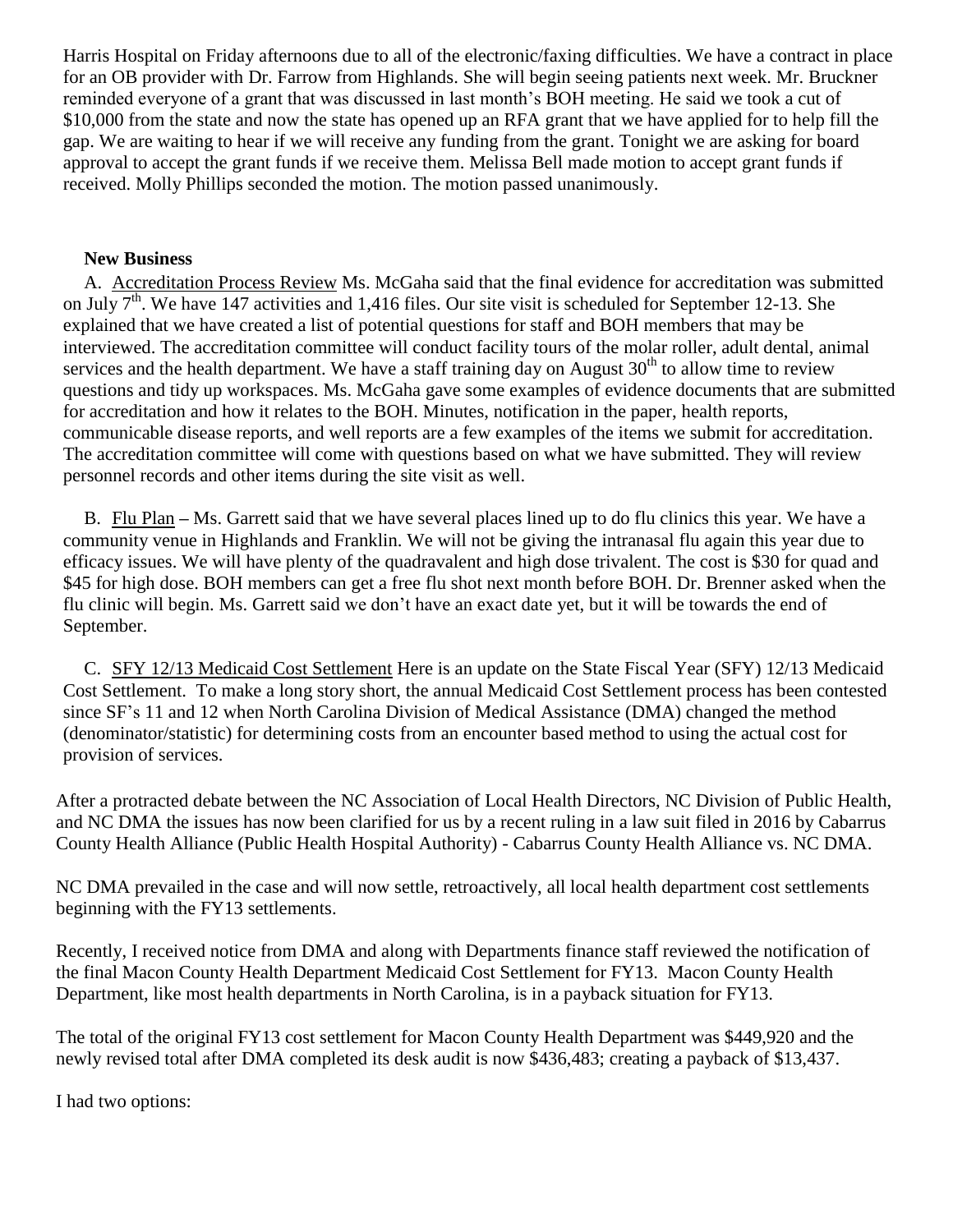- Option 1. Accept the payback amount and remit payment in either a lump sum or payments over 24 months. If the 24 month option is selected, our future monthly Medicaid services reimbursements will be reduced by approximately (\$560) each month until debt is paid off; or
- Option 2. Appeal the audit result. The appeal, will allow us to "scrub" our data for FY13 with the process which was spelled out in the court ruling. I was told in a call with the DMA that the "scrubbing" made a significant reduction in original payback amount for Cabarrus County and it is felt that the same may apply to us as well. Cabarrus County in scrubbing the report originally submitted was able to eliminate their payback situation and received additional settlement funds.

Therefore, I made the decision in consultation with the County Finance Officer Lori Hall to appeal and scrub the FY13 Medicaid Cost Report originally submitted based on the criteria established in the court ruling. In reviewing the date I am of the opinion that the appeal has the potential to reduce or eliminate any payback.

I do not believe that we will be in this situation in future years as DMA began to apply the new statistic with the FY13 settlement and since that time, we have been able to make adjustments based on DMA recommendation, to what we submitted each year since. Once refiled if we are still in a payback situation, which we hopefully will not be, we can work out a plan for repayment with DMA.

Last, we will need to forge ahead with appealing both the FY14 and FY15 settlements once desk audits are completed by DMA. We have been told by DMA that we will be allowed based on the court ruling, to appeal and scrub those years as well. DMA thinks that with the FY16 cost settlement, all of the issues created by the change in the statistic in FY13, that local health department should begin receiving cleaner audit results. Molly Phillips asked how much staff time it will take to review the cost settlement paperwork. Mr. Bruckner said very little. He said we will have to remove some items that will take about three days at most for one staff member.

# **Board Training and Information**

- A. Monthly Budget Update The monthly budget update was included in the Board of Health Books for review.
- B. Tour of Animal Services Anyone that is interested is welcome to come down to animal services for a tour. There is one officer and one shelter attendant available to answer any questions.

### **Announcements**

**Requested Agenda / Discussion Items** Dr. Todd asked what the Board of Health's role is as far as restaurant inspections. Mr. Bruckner said that restaurant inspections don't involve the board at all. Dr. Todd had a copy of the state statute regarding animals at restaurants/breweries. He asked why Macon County doesn't allow dogs at the local breweries because the statute doesn't seem to prohibit dogs since breweries are not a food handling establishment. Mr. Jennings said that they have received guidance from the state and the state said they should not allow dogs in the breweries. He also said that while they are not a "food handling establishment" they do have peanuts and pretzels and there are dishwashing issues as well. Dr. Todd said the statute doesn't talk about dishwashing. Mr. Jennings said that we receive guidance from the state that they have advised us not to allow dogs in the breweries. Dr. Todd asked what the penalty is if they do allow animals. Mr. Jennings said he doesn't know how far they would be able to take that beyond the points off of their restaurant grade. Mr. Bruckner said that we have to look at all the communicable diseases that have a potential to be spread. He then said that we will have someone come to the BOH and review the rule next month. Mr. Jennings said we will talk to the state and get the clearest guidance.

**Next Meeting Date** 9/26/2017